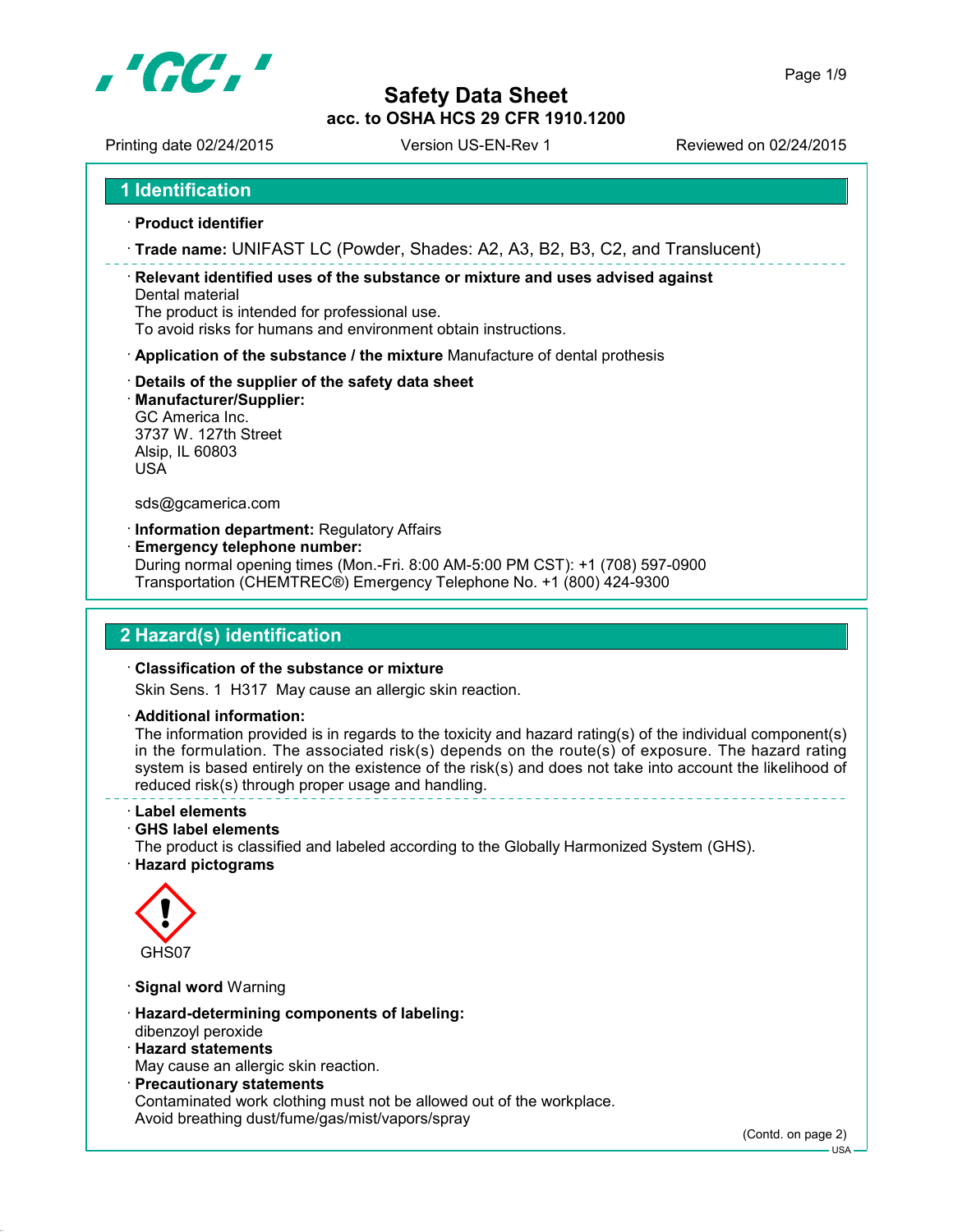Printing date 02/24/2015 Version US-EN-Rev 1 Reviewed on 02/24/2015



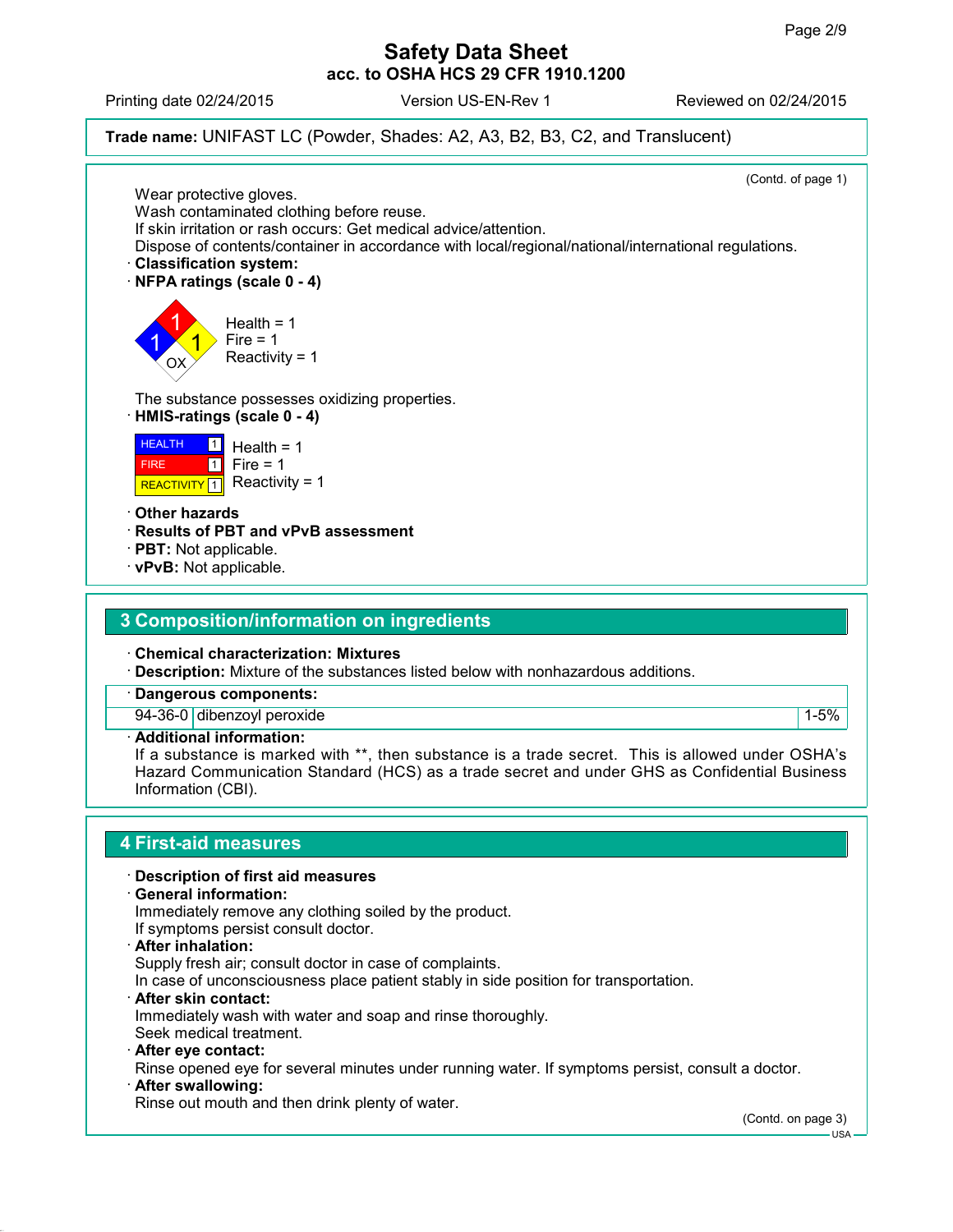Printing date 02/24/2015 Version US-EN-Rev 1 Reviewed on 02/24/2015

**Trade name:** UNIFAST LC (Powder, Shades: A2, A3, B2, B3, C2, and Translucent)

(Contd. of page 2)

If symptoms persist consult doctor.

- **Information for doctor:**
- **Most important symptoms and effects, both acute and delayed** Allergic reactions
- **Indication of any immediate medical attention and special treatment needed** No further relevant information available.

# **5 Fire-fighting measures**

- **Extinguishing media**
- **Suitable extinguishing agents:** CO2, extinguishing powder or water spray. Fight larger fires with water spray or alcohol resistant foam. Use fire fighting measures that suit the environment.
- **For safety reasons unsuitable extinguishing agents:** Water with full jet
- **Special hazards arising from the substance or mixture** In case of fire, the following can be released: Carbon monoxide and carbon dioxide
- **Advice for firefighters**
- **Protective equipment:** Wear self-contained respiratory protective device.
- **Additional information** Dispose of fire debris and contaminated fire fighting water in accordance with official regulations.

## **6 Accidental release measures**

- **Personal precautions, protective equipment and emergency procedures** Remove persons from danger area. Avoid formation of dust. Avoid contact with the eyes and skin. Wear protective clothing. **Environmental precautions:** Do not allow product to reach sewage system or any water course. Inform respective authorities in case of seepage into water course or sewage system. Do not allow to penetrate the ground/soil. In case of seepage into the ground inform responsible authorities. **Methods and material for containment and cleaning up:** Pick up mechanically. Prevent formation of dust. Dispose of the collected material according to regulations.
- **Reference to other sections** See Section 7 for information on safe handling. See Section 8 for information on personal protection equipment. See Section 13 for disposal information.

# **7 Handling and storage**

## **Handling:**

## **Precautions for safe handling**

- Observe instructions for use.
- Prevent formation of dust.
- Any deposit of dust which cannot be avoided must be regularly removed.

Avoid contact with the eyes and skin.

(Contd. on page 4)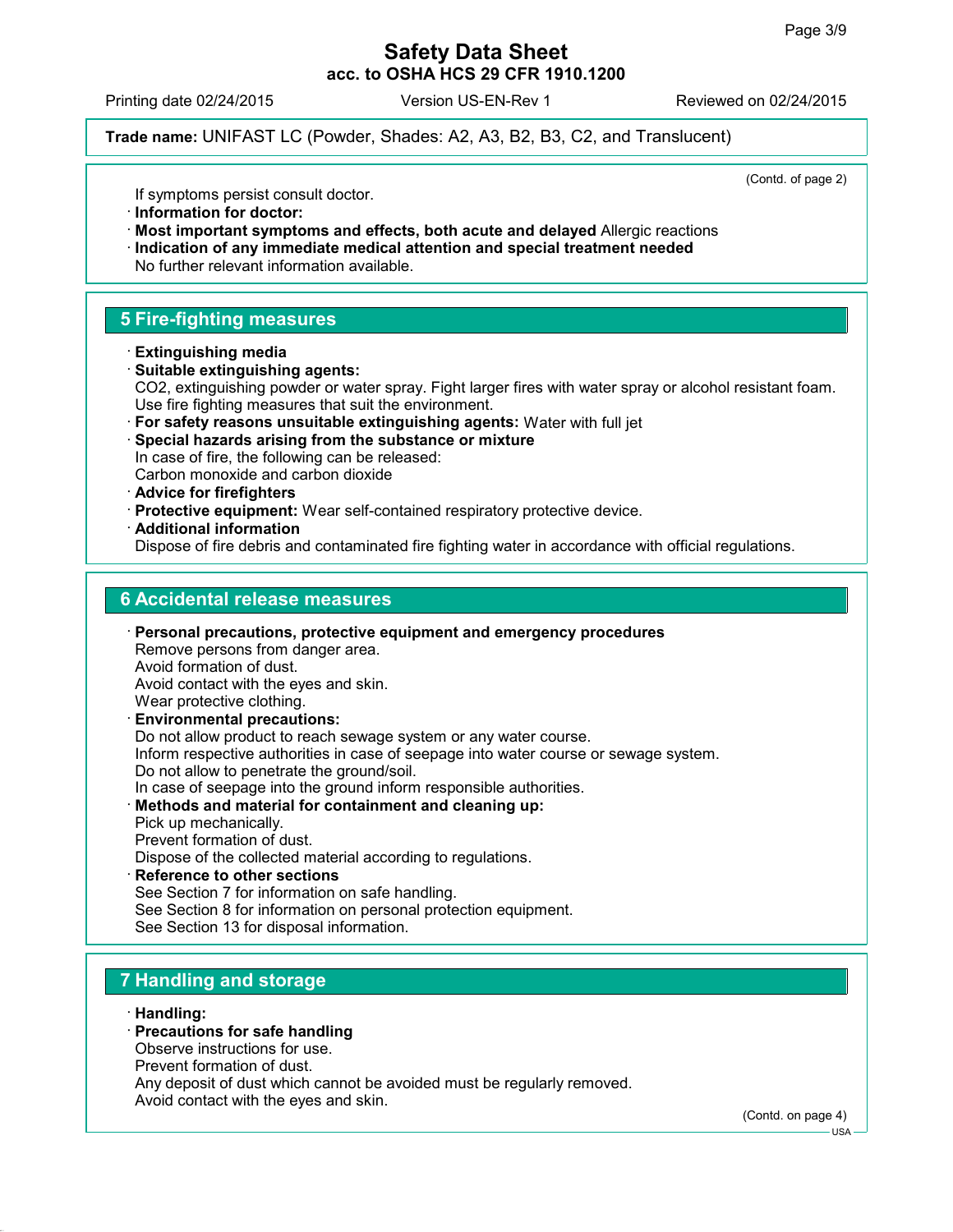(Contd. of page 3)

## **Safety Data Sheet acc. to OSHA HCS 29 CFR 1910.1200**

Printing date 02/24/2015 Version US-EN-Rev 1 Reviewed on 02/24/2015

**Trade name:** UNIFAST LC (Powder, Shades: A2, A3, B2, B3, C2, and Translucent)

**Information about protection against explosions and fires:**

Dust can combine with air to form an explosive mixture.

- **Storage:**
- **Requirements to be met by storerooms and receptacles:** Store only in unopened original receptacles.
- **Information about storage in one common storage facility:** Store away from foodstuffs.
- **Further information about storage conditions:** Observe instructions for use / storage.
- **Specific end use(s)** No further relevant information available.

## **8 Exposure controls/personal protection**

**Additional information about design of technical systems:** No further data; see item 7.

**Control parameters**

**Components with limit values that require monitoring at the workplace:**

**94-36-0 dibenzoyl peroxide**

PEL Long-term value: 5 mg/m<sup>3</sup>

REL Long-term value: 5 mg/m<sup>3</sup>

TLV Long-term value: 5 mg/m<sup>3</sup>

**Additional information:** The lists that were valid during the creation were used as basis.

**Exposure controls**

- **Personal protective equipment:**
- **General protective and hygienic measures:**

The usual precautionary measures for handling chemicals should be followed.

Do not inhale dust / smoke / mist.

Avoid contact with the eyes and skin.

Wash hands before breaks and at the end of work.

Immediately remove all soiled and contaminated clothing.

- **Breathing equipment:** Suitable respiratory protective device recommended.
- **Protection of hands:** Protective gloves
- **Material of gloves**

The selection of the suitable gloves does not only depend on the material, but also on further marks of quality and varies from manufacturer to manufacturer. As the product is a preparation of several substances, the resistance of the glove material can not be calculated in advance and has therefore to be checked prior to the application.

**Penetration time of glove material**

The exact break through time has to be found out by the manufacturer of the protective gloves and has to be observed.

**Eye protection:** Safety glasses

|                            | Information on basic physical and chemical properties |  |
|----------------------------|-------------------------------------------------------|--|
| <b>General Information</b> |                                                       |  |
| $\cdot$ Appearance:        |                                                       |  |
| Form:                      | Powder                                                |  |
| Color:                     | According to product specification                    |  |
| · Odor:                    | <b>Odorless</b>                                       |  |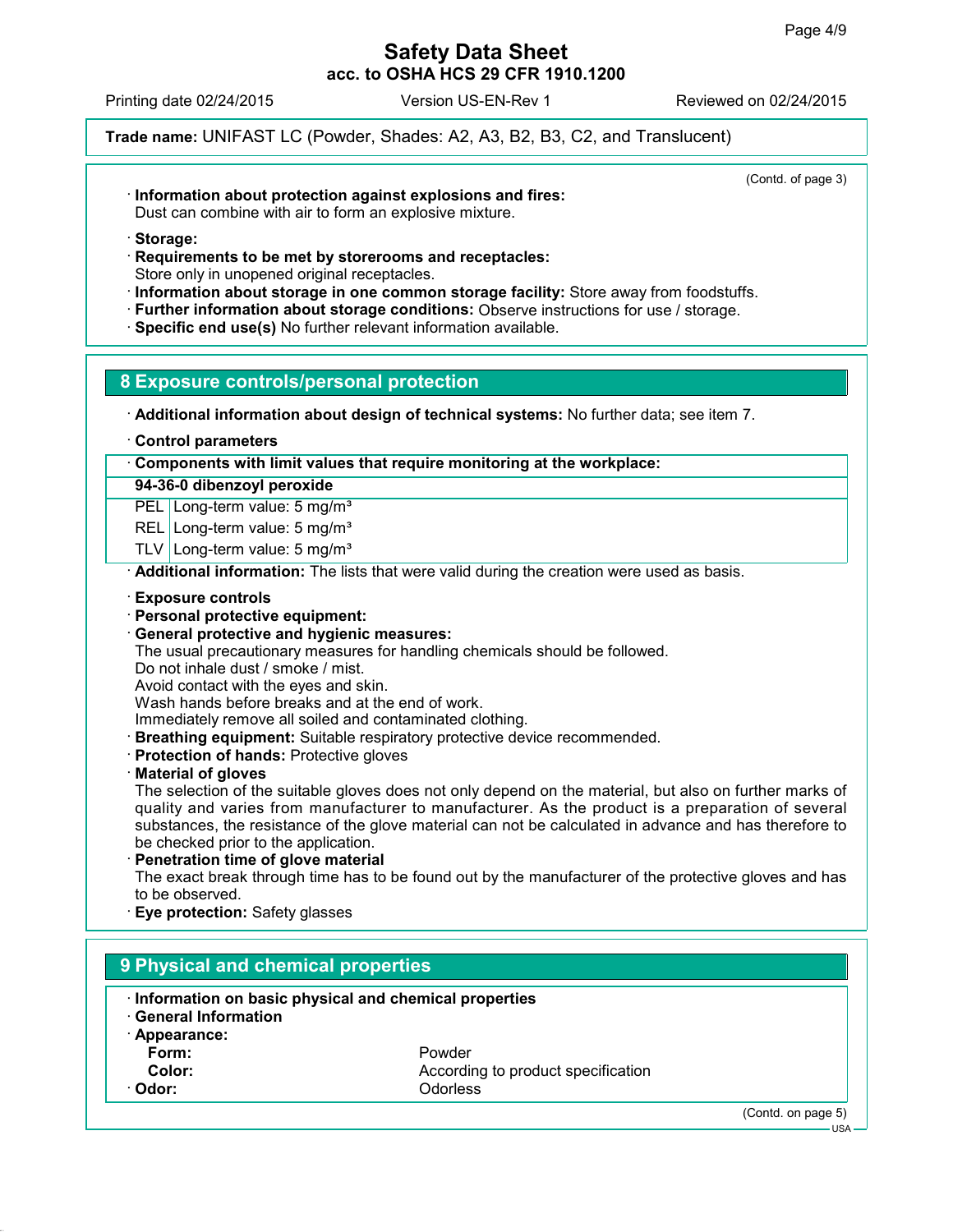Printing date 02/24/2015 Version US-EN-Rev 1 Reviewed on 02/24/2015

## **Trade name:** UNIFAST LC (Powder, Shades: A2, A3, B2, B3, C2, and Translucent)

|                                                                                                        | (Contd. of page 4)                                                                     |
|--------------------------------------------------------------------------------------------------------|----------------------------------------------------------------------------------------|
| Odor threshold:                                                                                        | Not determined.                                                                        |
| · pH-value:                                                                                            | Not applicable.                                                                        |
| Change in condition<br><b>Melting point/Melting range:</b><br><b>Boiling point/Boiling range:</b>      | Undetermined.<br>Undetermined.                                                         |
| · Flash point:                                                                                         | Not applicable.                                                                        |
| · Flammability (solid, gaseous):                                                                       | Not determined.                                                                        |
| · Ignition temperature:                                                                                | Undetermined.                                                                          |
| · Decomposition temperature:                                                                           | Not determined.                                                                        |
| · Auto igniting:                                                                                       | Product is not selfigniting.                                                           |
| Danger of explosion:                                                                                   | Product does not present an explosion hazard.                                          |
| <b>Explosion limits:</b><br>Lower:<br>Upper:                                                           | Not determined.<br>Not determined.                                                     |
| · Vapor pressure:                                                                                      | Not applicable.                                                                        |
| $\cdot$ Density at 20 °C (68 °F):<br>· Relative density<br>· Vapour density<br><b>Evaporation rate</b> | 1.2 $g/cm^3$ (10.014 lbs/gal)<br>Not determined.<br>Not applicable.<br>Not applicable. |
| Solubility in / Miscibility with<br>Water:                                                             | Insoluble.                                                                             |
| · Partition coefficient (n-octanol/water): Not determined.                                             |                                                                                        |
| · Viscosity:<br>Dynamic:<br>Kinematic:                                                                 | Not applicable.<br>Not applicable.                                                     |
| · Solvent content:<br><b>Organic solvents:</b>                                                         | 0.0%                                                                                   |
| <b>Solids content:</b><br><b>Other information</b>                                                     | 99.0 %<br>No further relevant information available.                                   |

# **10 Stability and reactivity**

- **Reactivity** No further relevant information available.
- **Chemical stability** Stable at ambient temperature.
- **Thermal decomposition / conditions to be avoided:** No decomposition if used according to specifications.
- **Possibility of hazardous reactions** No dangerous reactions known.
- **Conditions to avoid** No further relevant information available.
- **Incompatible materials:** No further relevant information available.
- **Hazardous decomposition products:** No dangerous decomposition products known.

(Contd. on page 6)

USA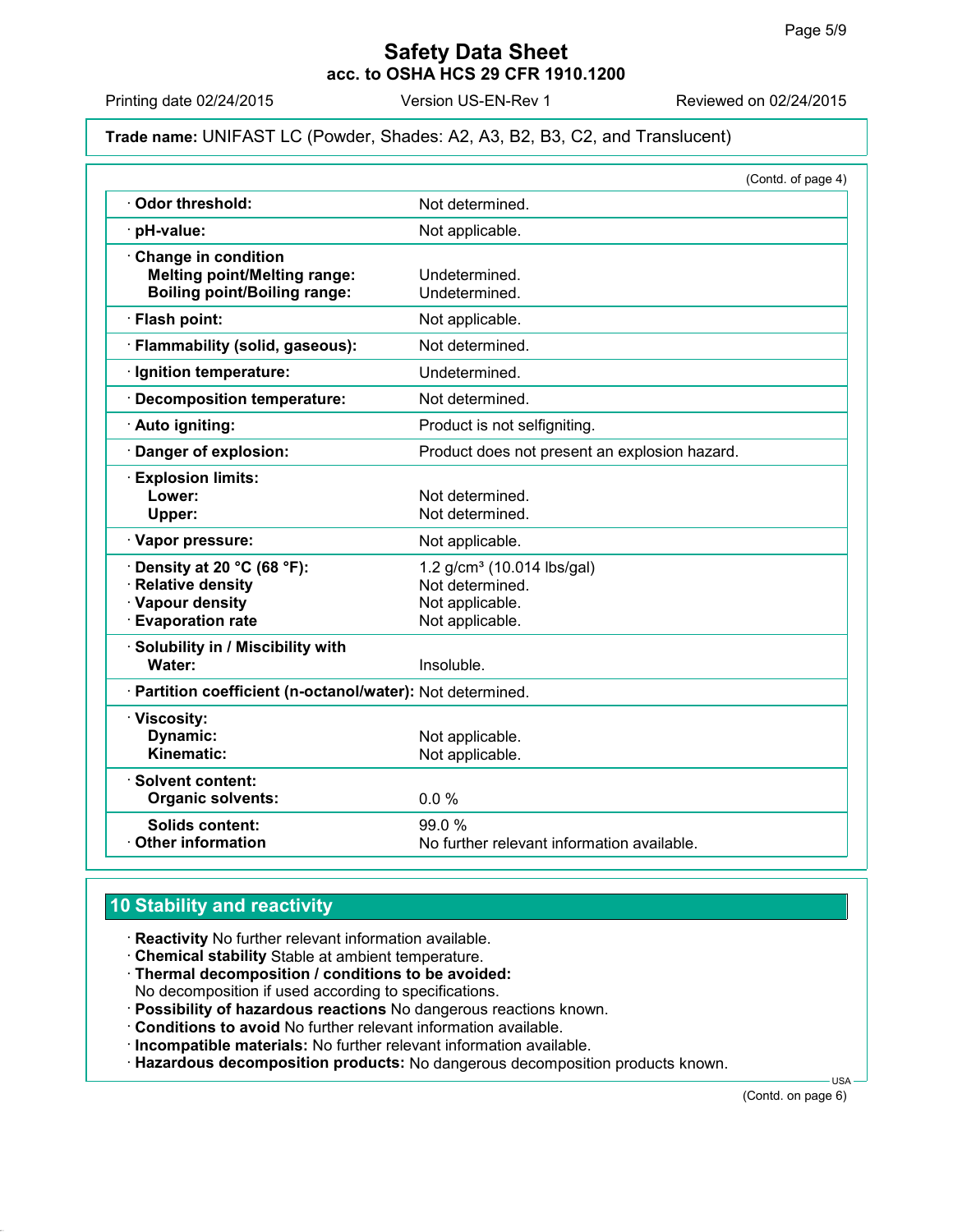Printing date 02/24/2015 Version US-EN-Rev 1 Reviewed on 02/24/2015

**Trade name:** UNIFAST LC (Powder, Shades: A2, A3, B2, B3, C2, and Translucent)

(Contd. of page 5)

## **11 Toxicological information**

**Information on toxicological effects**

- **Acute toxicity:**
- **LD/LC50 values that are relevant for classification:** No further relevant information available.
- **Primary irritant effect:**
- **on the skin:** No irritant effect.
- **on the eye:** No irritating effect.
- **Sensitization:** Sensitization possible through skin contact.
- **Additional toxicological information:**
- **Carcinogenic categories**
- **IARC (International Agency for Research on Cancer)**
- dibenzoyl peroxide 3

poly(methyl methacrylate) 3

iron(III) oxide 3

titanium dioxide 2B

silicon dioxide, amorphous 3

## **NTP (National Toxicology Program)**

None of the ingredients is listed.

## **OSHA-Ca (Occupational Safety & Health Administration)**

None of the ingredients is listed.

### **Carcinogenic categories' legend:**

IARC Group 1: The agent is carcinogenic to humans.

IARC Group 2A: The agent is probably carcinogenic to humans.

IARC Group 2B: The agent is possibly carcinogenic to humans.

IARC Group 3: The agent is not classifiable as to its carcinogenicity to humans.

IARC Group 4: The agent is probably not carcinogenic to humans.

NTP K: Known to be human carcinogen.

NTP R: Reasonably anticipated to be human carcinogen.

# **12 Ecological information**

- **Toxicity**
- **Aquatic toxicity:** No further relevant information available.
- **Persistence and degradability** No further relevant information available.
- **Behavior in environmental systems:**
- **Bioaccumulative potential** No further relevant information available.
- **Mobility in soil** No further relevant information available.
- **Additional ecological information:**

**General notes:**

Water hazard class 3 (Self-assessment): extremely hazardous for water

Do not allow product to reach ground water, water course or sewage system, even in small quantities.

Danger to drinking water if even extremely small quantities leak into the ground.

- **Results of PBT and vPvB assessment**
- **PBT:** Not applicable.
- **vPvB:** Not applicable.

(Contd. on page 7)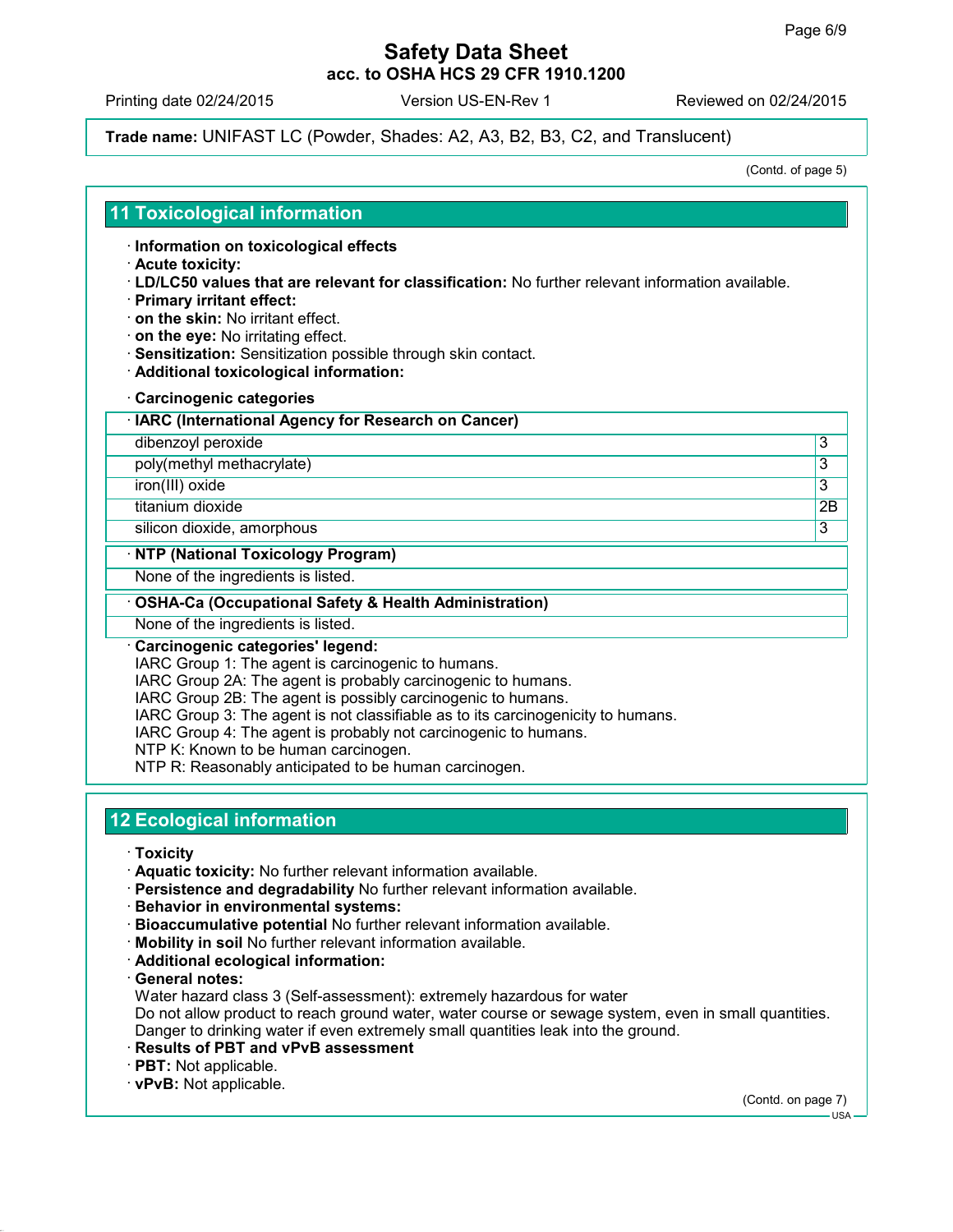Printing date 02/24/2015 Version US-EN-Rev 1 Reviewed on 02/24/2015

**Trade name:** UNIFAST LC (Powder, Shades: A2, A3, B2, B3, C2, and Translucent)

(Contd. of page 6)

**Other adverse effects** No further relevant information available.

# **13 Disposal considerations**

## **Waste treatment methods**

**Recommendation:**

Must not be disposed of together with household garbage. Do not allow product to reach sewage system.

**Uncleaned packagings:**

**Recommendation:** Disposal must be made according to official regulations.

| 14 Transport information                                                   |                 |
|----------------------------------------------------------------------------|-----------------|
| ∙ UN-Number<br>· DOT, ADR, ADN, IMDG, IATA                                 | Void            |
| $\cdot$ UN proper shipping name<br>· DOT, ADR, ADN, IMDG, IATA             | Void            |
| · Transport hazard class(es)                                               |                 |
| · DOT, ADR, ADN, IMDG, IATA<br>· Class                                     | Void            |
| · Packing group<br>· DOT, ADR, IMDG, IATA                                  | Void            |
| · Environmental hazards:<br>· Marine pollutant:                            | No.             |
| · Special precautions for user                                             | Not applicable. |
| Transport in bulk according to Annex II of<br>MARPOL73/78 and the IBC Code | Not applicable. |
| $\cdot$ UN "Model Regulation":                                             |                 |

## **15 Regulatory information**

 **Safety, health and environmental regulations/legislation specific for the substance or mixture SARA (Superfund Amendments and Reauthorization Act)**

**Section 355 (extremely hazardous substances):**

None of the ingredient is listed.

**Section 313 (Specific toxic chemical listings):**

dibenzoyl peroxide

**TSCA (Toxic Substances Control Act):**

All ingredients are listed.

(Contd. on page 8)

USA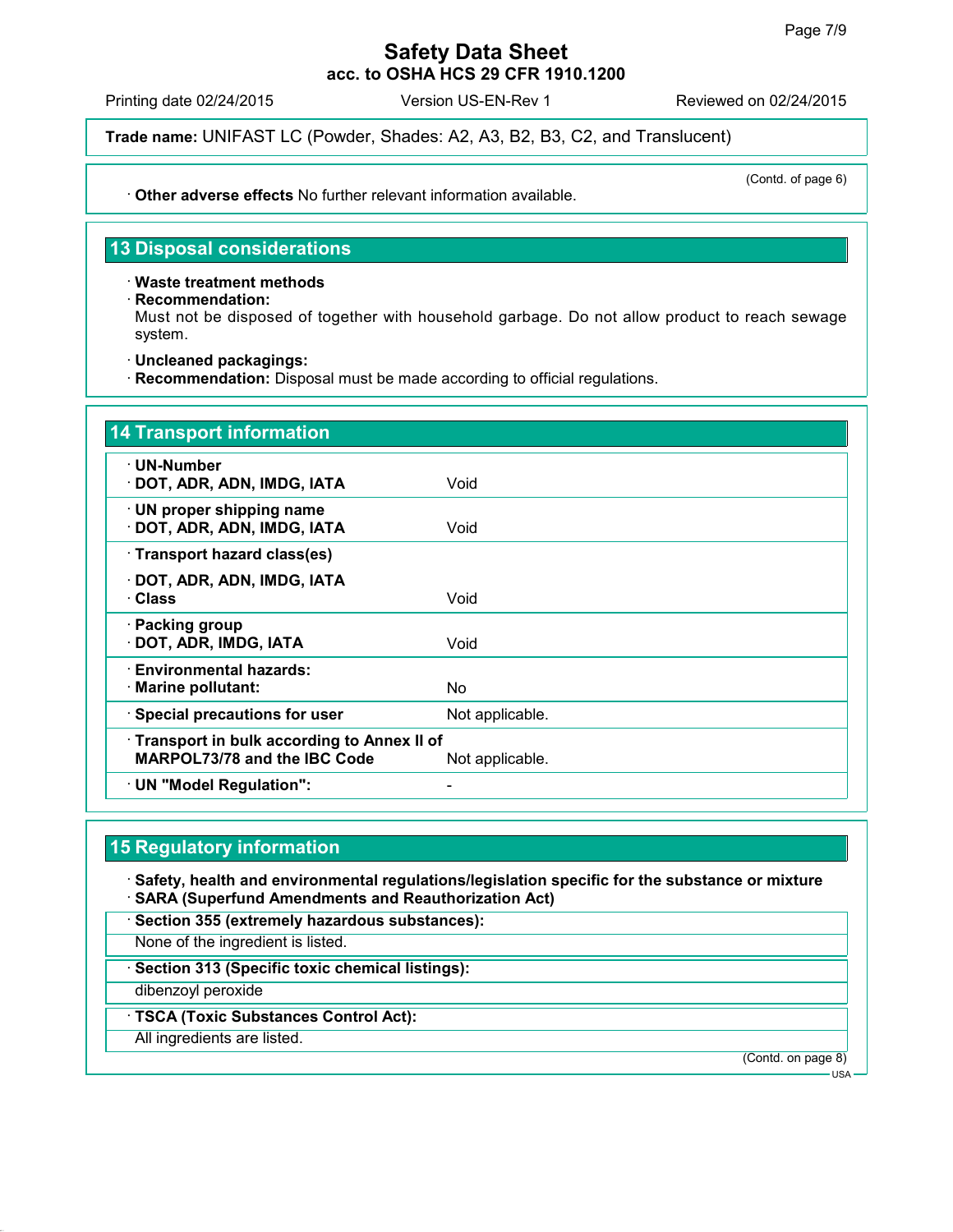(Contd. of page 7)

## **Safety Data Sheet acc. to OSHA HCS 29 CFR 1910.1200**

Printing date 02/24/2015 Version US-EN-Rev 1 Reviewed on 02/24/2015

**Trade name:** UNIFAST LC (Powder, Shades: A2, A3, B2, B3, C2, and Translucent)

 **Carcinogenic categories EPA (Environmental Protection Agency)** chromium(III) oxide D, CBD **TLV (Threshold Limit Value established by ACGIH)** dibenzoyl peroxide A4 iron(III) oxide A4 titanium dioxide A44 chromium(III) oxide A4 **NIOSH-Ca (National Institute for Occupational Safety and Health)** titanium dioxide **GHS label elements** The product is classified and labeled according to the Globally Harmonized System (GHS). **Hazard pictograms**  $\langle \cdot \rangle$ GHS07 **Signal word** Warning **Hazard-determining components of labeling:** dibenzoyl peroxide **Hazard statements** May cause an allergic skin reaction. **Precautionary statements** Contaminated work clothing must not be allowed out of the workplace. Avoid breathing dust/fume/gas/mist/vapors/spray Wear protective gloves. Wash contaminated clothing before reuse. If skin irritation or rash occurs: Get medical advice/attention. Dispose of contents/container in accordance with local/regional/national/international regulations. **Chemical safety assessment:** A Chemical Safety Assessment has not been carried out. **16 Other information Department issuing MSDS:** Regulatory Affairs **Contact:** Regulatory Affairs Telephone No. +1 (708) 597-0900 sds@gcamerica.com **Date of preparation / last revision** 02/24/2015 / - **Abbreviations and acronyms:** GHS: Globally Harmonized System of Classification and Labelling of Chemicals HCS: Hazard Communication Standard (USA) MSDS: Material Safety Data Sheet SDS: Safety Data Sheet ADN: Accord européen relatif au transport international des marchandises dangereuses par voies de navigation intérieures (European Agreement Concerning the International Carriage of Dangerous Goods by Inland Waterways) ECHA: European Chemicals Agency OSHA: Occupational Safety and Health Administration (USA) (Contd. on page 9)  $-11S_A$